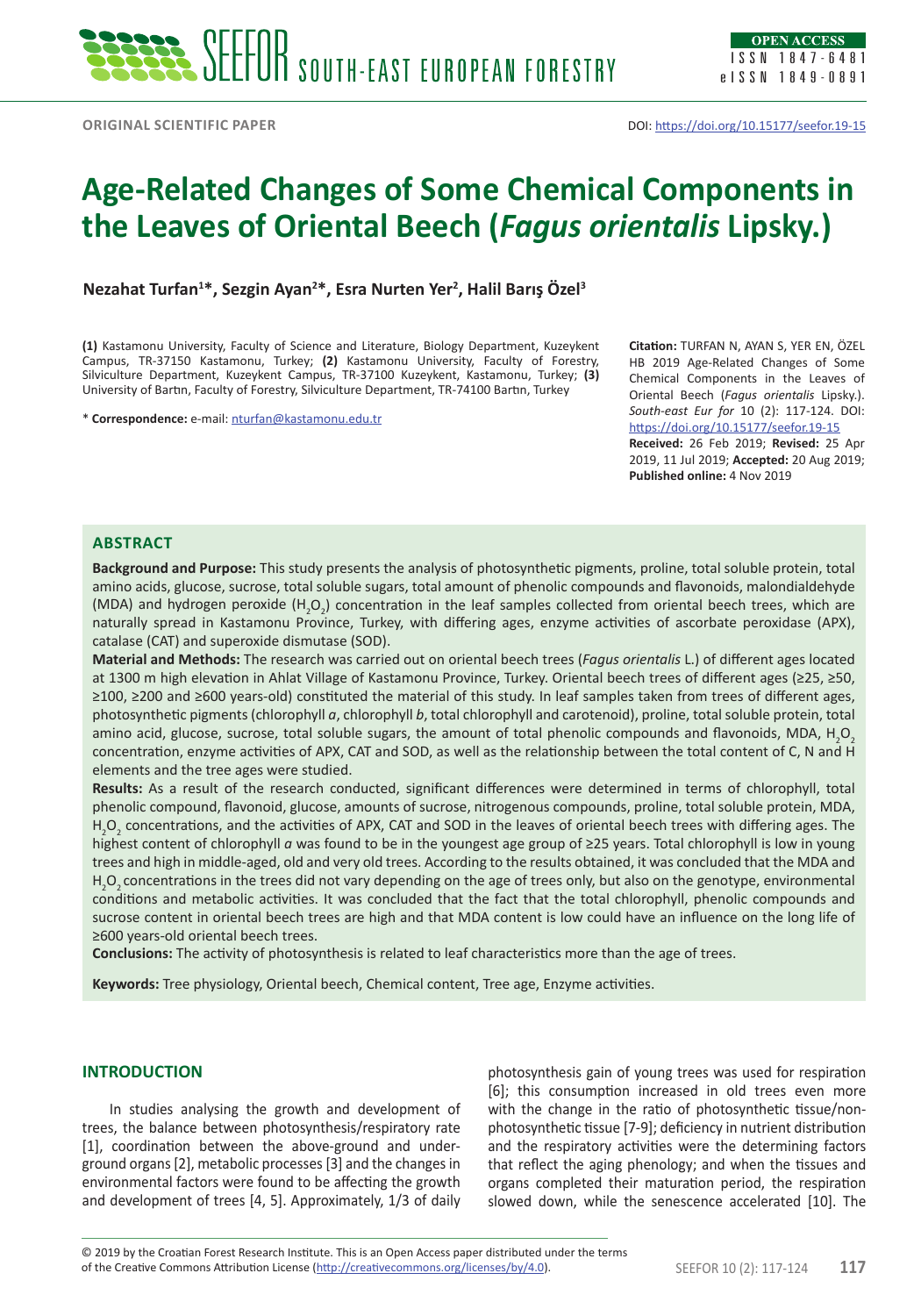effect of irreversible deterioration, which started in the physical and chemical structure of chloroplasts, in the stimulation of senescence was very high. The accumulation of toxic substances in the tissues and cells such as reactive oxygen (ROS), malondialdehyde (MDA), and ketones increased and apoptotic deaths started afterwards [11]. The prediction of biological life of a tree, and thus the future of a forest, depends on the determination of its economic life and cause-effect relationships. Hence, many researchers reported that establishing the ecological characteristics of the forests and the individual growth and increment relationships of all the species forming those forests was an important step in forest planning [12, 13].

Oriental beech (*Fagus orientalis* Lipsky.) is an important species covering a total of 1,751,484 ha of spreading area including 1,373,245 ha of productive high forest lands and 378,239 ha of unproductive high forest lands in Turkey, and it takes the third place in terms of country-wide growing stock after Turkish pine (*Pinus brutia* Ten.) and Anatolian black pine (*Pinus nigra* Arnold) [14]. However, forest lands around the world have been decreasing due to silvicultural interventions, which were not conducted according to abiotic and biotic stress factors and techniques, and which is why the productivity in the forests of oriental beech, which is one of our fundamental tree species, has also been decreasing [15]. The fact that forests in Turkey have rich biological and genetic diversity depending on different habitat conditions is directly effective in determining the techniques to be applied in the rejuvenation and maintenance works to be carried out, and in the success of those works. For this reason, in forest lands, where silvicultural interventions are carried out, the growing conditions of oriental beech trees, stand establishment characteristics (pure or mixed stands, closure, density, etc.) and particularly the monitoring of age-related growth and development relationships have significant importance [16, 17]. In this study, the age-related changes in organic compounds such as photosynthetic metabolism, which takes part in growing and development processes of oriental beech trees of different ages, protein, proline, soluble sugars, damages occurring in cellular membranes and their effects on chemical content, antioxidant enzymes, total phenolic compounds and flavonoids were presented.

## **MATERIAL AND METHODS**

### **Material**

Oriental beech trees (*Fagus orientalis* L.) of different ages (≥25, ≥50, ≥100, ≥200 and ≥600 years-old) located at 1300 m high elevation (2º23'50" N, 33º46'50" E) (Figure 1) in Ahlat Village of Kastamonu Province constituted the material of this study. The age determination of the trees in the sampling area was performed by counting the annual rings on the increment corer taken by an increment borer from 3 trees in each agegroup at the breast height  $(d_{1,20} m)$ . While determining the age of the tree with increment borer, attention was paid to ensure that the increment corer was in two perpendicular directions in order to prevent the error that may occur in measuring the annual ring and eccentric growth. The fresh leaves under the canopy of the trees belonging to each age group in the sampling area were collected from each direction of the tree in the second half of July [18].

### **Methods**

In leaf samples taken from trees of different ages, photosynthetic pigments (chlorophyll *a*, chlorophyll *b*, total chlorophyll and carotenoid), proline, total soluble protein, total amino acid, glucose, sucrose, total soluble sugars, the amount of total phenolic compounds and flavonoids, malondialdehyde (MDA), hydrogen peroxide  $(H_2O_2)$  concentration, enzyme activities of ascorbate peroxidase (APX), catalase (CAT) and superoxide dismutase (SOD) as well as the relationship between the total content of C, N and H elements and the tree ages were studied.

The C, N and H content of the leaf samples was measured by the XRF device of SPECTRO brand and XEPOS model available at Kastamonu University Central Research Laboratory.

In order to determine the chlorophyll content, 0.5 g of fresh leaf tissue was thoroughly crushed inside liquid nitrogen and was homogenized by adding 5 ml of 80% acetone solution at 4°C [19, 20] The homogenate was centrifuged at 3000 rpm for 10 minutes and the spectrophotometric reading of the supernatants taken were performed in triplicate at the values of 450, 645, 663 nm. In determining the total chlorophyll content, the Arnon equation [21] was used, whilst the carotenoid content was determined based on the



**FIGURE 1.** Research area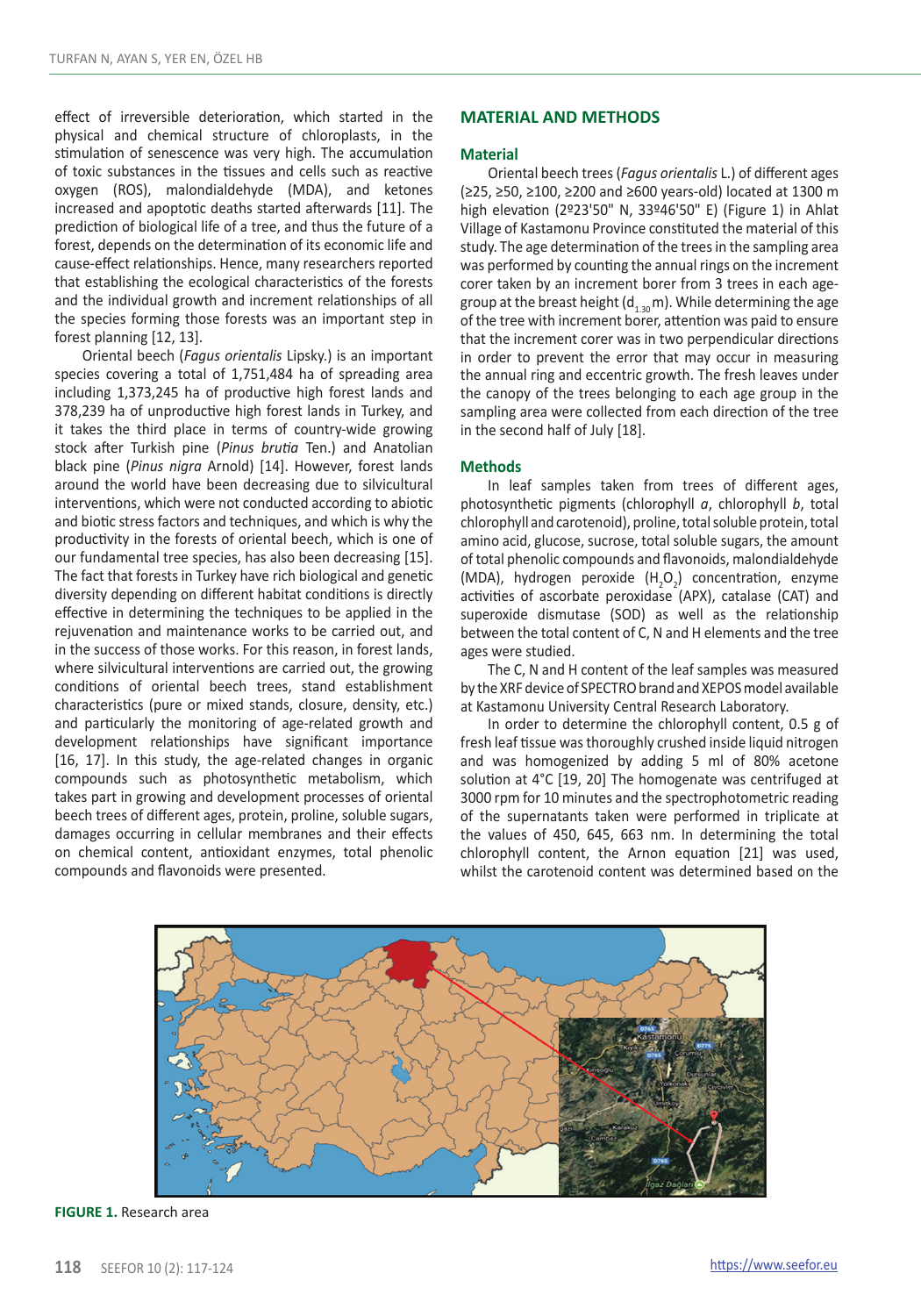Jaspars formula [22]. The proline content in leaf samples was determined according to the Bates method [23], whilst the protein content was determined according to the Bradford method [24], MDA [25] and  $H_2O_2$  extraction [26].

Total carbohydrate quantitation was carried out by using the Anthrone method [27]; 1 g of powder sample was homogenized in 80% ethanol. Absorbance of some of the homogenate was measured at 630 nm by a spectrophotometer, and glucose and total starch quantitation was performed. The remaining filtrate was extracted using 52% perchloric acid and its absorbance values were measured at 620 nm wavelength by a spectrophotometer, and were then used for sucrose and total soluble carbohydrate measurement. Total phenolic analysis was performed according to the spectrophotometric Folin-Ciocalteu method [28]. Total flavonoid quantitation was carried out spectrophotometrically (Shimadzu UV-260) [29].

While determining the enzyme activities of fresh leaf samples, 0.5 g of fresh leaf sample was crushed inside liquid nitrogen and then homogenized with 5 ml of 50 mM (pH=7.6)  $KH_{2}PO_{4}$  (pH=7) buffered solution containing 0.1 mMNa-EDTA. The homogenized samples were centrifuged at 15000 g and 4°C for 15 minutes. Enzyme activities were measured in this supernatant. APX was determined spectrophotometrically according to the method applied by Nakano & Asada [30] by measuring the oxidation rate of ascorbate at 290 nm (E=2.8 mM cm-1), while CAT activity was determined spectrophotometrically according to Bergmeyer [31], and SOD enzyme activity according to the method applied by Cakmak [32].

#### **Statistical Analysis**

Whether each parameter of the chemical compounds detected on the leaves differed significantly by age or not was presented through the F-test of the Analysis of Variance (ANOVA) using the SPSS program (Version 11). According to the ANOVA results (P≤0.05), to determine statistically significant differences between means Tukey test as a multiple range test was applied.

# **RESULTS**

## **Changes in the Amount of Photosynthetic Pigment, Total Phenolic Compounds and Flavonoids**

Changes in the amount of photosynthetic pigments, total phenolic compounds and flavonoids in the oriental beech

leaves are given in Table 1. According to the variance analysis results, the amounts of chlorophyll *a*, *b*, chlorophyll *a*/*b*, total chlorophyll, total phenolic compound and flavonoids showed significant differences depending on tree age except total carotenoids (Table 1).

The pigment content changed significantly according to age groups of the trees (p<0.05). The highest content of chlorophyll *a* in eastern beech trees was detected in the youngest age group of ≥25 years-old trees (0.159 mg), while the content of chlorophyll *b* was found in older trees. The lowest content of chlorophyll *b* was found to be 0.128 mg in ≥25 years-old trees (Table 1).

The total chlorophyll content varied between 0.287 and 0.408 mg. While the youngest (≥25) oriental beech tree had the lowest chlorophyll content of 0.287 mg, the oldest (≥600) oriental beech tree within the research material had the highest chlorophyll content of 0.408 mg. In terms of chlorophyll *a/b*, ≥25 years-old age group was found to have the highest chlorophyll *a/b* value, while the ≥600 years-old group had the lowest. Chlorophyll *a/b* ratio of the youngest group was found to be approximately 2.3 times higher than the oldest group.

No significant change was detected between age groups of trees in terms of carotenoid content. In terms of total phenolic compounds content, the highest value was obtained from a tree older than 600 years, while in terms of flavonoids content, the highest value was obtained from a tree older than 200 years. The lowest total phenolic compound content was recorded in a tree older than 200 years, and the lowest flavonoid content was recorded in a beech tree older than 25 years (Table 1).

# **Changes in the Amount of Glucose, Sucrose, Total Soluble Carbohydrate and Starch**

While significant differences were detected in the glucose and sucrose contents of beech trees of different ages, no significant change was determined in total soluble carbohydrate and starch contents. In addition to this, the highest glucose, total soluble carbohydrate and starch contents were detected in beech trees older than 200 years, while the highest sucrose content was recorded in trees older than 600 years (Table 2).

#### **N, C and H Content Changes**

In oriental beech tree leaves, the N content was found to be the highest in trees older than 200 and 100 years, and

**TABLE 1.** Results of variance analysis and Tukey test according to age groups for the amount of photosynthetic pigments (chlorophyll a, chlorophyll b, total chlorophyll and carotenoid), total phenolic compounds and flavonoids.

| Age group  | Chlorophyll a<br>$(mg·g-1)$ | Chlorophyll b<br>$(mg·g-1)$ | <b>Total</b><br>Chlorophyll<br>$(mg·g-1)$ | Chlorophyll<br>a/b<br>$(mg·g-1)$ | <b>Total</b><br>Carotenoid<br>$(mg·g-1)$ | <b>Total Phenolic</b><br>Compound<br>$(\mu g \cdot g^{-1})$ | Flavonoid<br>$(\mu g \cdot g^{-1})$ |
|------------|-----------------------------|-----------------------------|-------------------------------------------|----------------------------------|------------------------------------------|-------------------------------------------------------------|-------------------------------------|
| $\geq$ 25  | $0.159 + 0.002h$            | $0.128 + 0.020a$            | $0.287 + 0.02a$                           | $1.301 + 0.214a$                 | $9.41 + 0.014a$                          | 17.16+0.18b                                                 | $8.89 + 0.19a$                      |
| $\geq 50$  | $0.147 + 0.002a$            | $0.239 + 0.020h$            | $0.386 + 0.02h$                           | $0.626 + 0.063ab$                | $9.48 + 0.03a$                           | $16.13 + 0.11ab$                                            | $9.07 + 0.09$                       |
| $\geq 100$ | $0.147 + 0.001a$            | $0.260 + 0.002c$            | $0.406 + 0.01c$                           | $0.566 + 0.003h$                 | $9.42 + 0.03a$                           | $16.23 + 0.12ab$                                            | $9.12+0.10b$                        |
| $\geq$ 200 | $0.148 + 0.001a$            | $0.257 + 0.002c$            | $0.404 + 0.01c$                           | $0.575 + 0.001$                  | $9.44 + 0.03a$                           | $15.16 + 0.13a$                                             | $9.21 + 0.12h$                      |
| >600       | $0.149 + 0.001a$            | $0.259 + 0.001c$            | $0.408 + 0.01c$                           | $0.573 + 0.002h$                 | $9.42 + 0.04a$                           | $17.75 + 0.16h$                                             | $8.96 \pm 0.05a$                    |
| F value    | 17.216                      | 21.488                      | 20.691                                    | 10.392                           | 1.018                                    | 5027.95                                                     | 118.37                              |
| Sig. Lev.  | 0.000                       | 0.000                       | 0.000                                     | 0.001                            | 0.443                                    | 0.000                                                       | 0.000                               |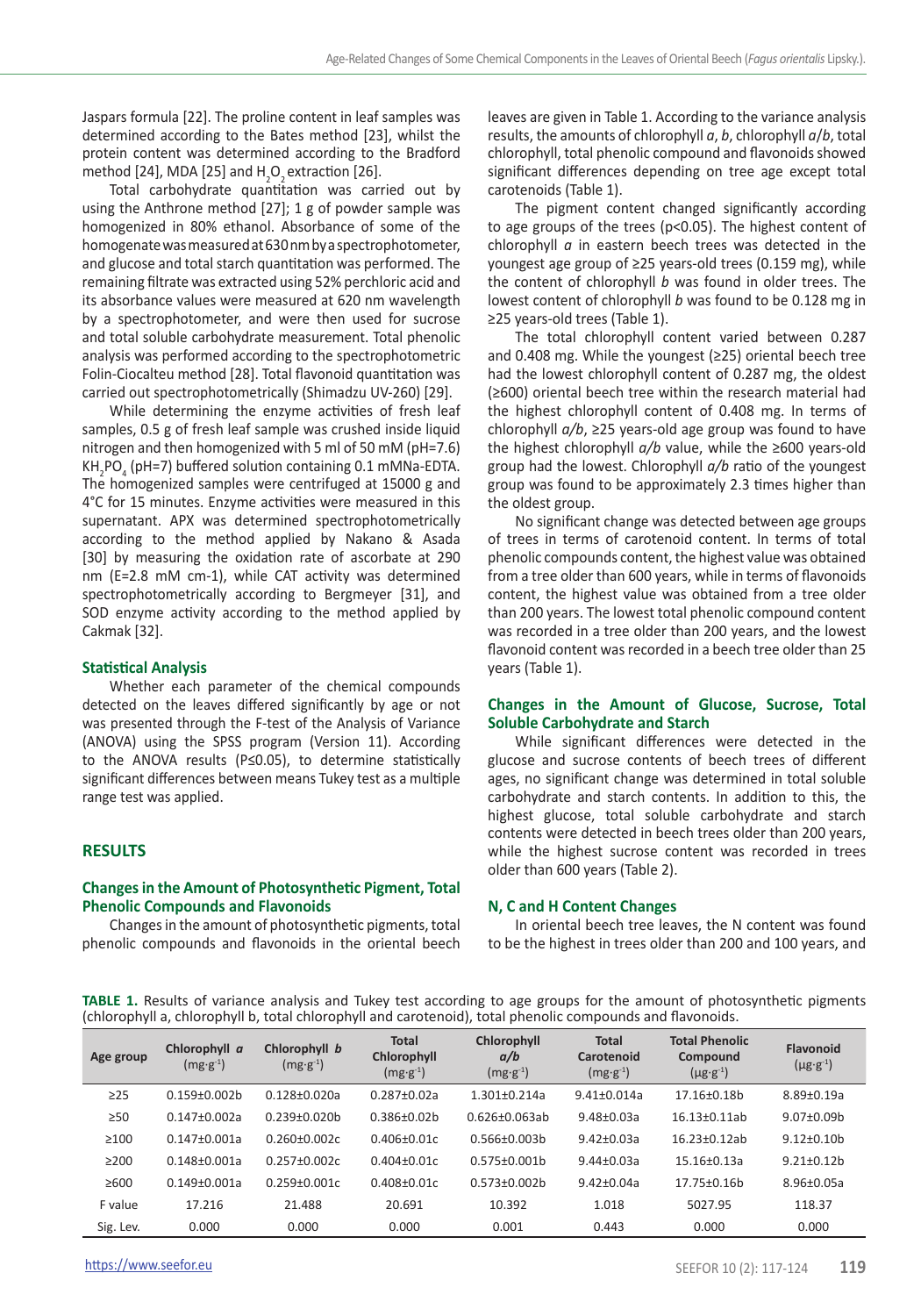the lowest in trees older than 50 years. Hydrogen content is the highest in beech trees older than 200 and 100 years and the lowest in young beech trees older than 25 years (Table 3).

# **Changes in Proline, Total Soluble Protein, Total Amino Acid and MDA and H2O2 Concentration**

Age-related change of nitrogenous compounds such as proline, total soluble protein, total amino acid and nitrogen (%) in oriental beech trees was found statistically significant. Also, MDA and  $\text{H}_{\text{2}}\text{O}_{\text{2}}$  concentrations demonstrated significant

age-related differences.  $H_2O_2$  concentration varied between 80.88 µmol and 161.53 µmol (Table 4).

# **Antioxidant activity changes**

APX, CAT and SOD activities were affected by tree age at a significant level. The APX activity was found to be the lowest in a tree older than 600 years. CAT activity was 72.96% higher in trees older than 200 years compared to ≥600 years-old trees and 13.54% lower in trees older than 100 years. On the other hand, the SOD activity was found to be higher in ≥50 and ≥600 years-old beech trees (Table 5).

**TABLE 2.** Results of variance analysis and Tukey test according to age groups for glucose, sucrose, total soluble carbohydrate and starch contents.

| Age<br>group | Glucose<br>$(mg·g-1)$ | <b>Sucrose</b><br>$(mg·g-1)$ | <b>Total Soluble Carbohydrate</b><br>$(mg·g-1)$ | <b>Starch</b><br>$(mg·g-1)$ |
|--------------|-----------------------|------------------------------|-------------------------------------------------|-----------------------------|
| $\geq$ 25    | $70.47 + 0.02a$       | $67.44 + 0.02a$              | $53.55+0.28a$                                   | $49.99 + 0.02a$             |
| $\geq 50$    | $71.62 + 0.02a$       | 66.89+0.04a                  | $53.77+0.11a$                                   | $50.19 + 0.02a$             |
| >100         | $71.17 + 0.03a$       | 68.41+0.04b                  | $54.63+0.22a$                                   | $50.99 + 0.03a$             |
| >200         | 72.06+0.03b           | $67.77 \pm 0.05a$            | $55.34 + 0.23a$                                 | $51.65 \pm 0.03a$           |
| >600         | $71.46 \pm 0.03a$     | 68.60+0.11b                  | $54.36 + 0.17a$                                 | $50.73 + 0.03a$             |
| F Value      | 817.91                | 156.82                       | 1160.51                                         | 1160.51                     |
| Sig. Lev.    | 0.000                 | 0.000                        | 0.000                                           | 0.000                       |

**TABLE 3.** Results of variance analysis and Tukey test according to age groups for N, C and H content changes.

| <b>Age Group</b> | $N\%$            | $C\%$         | H%               |
|------------------|------------------|---------------|------------------|
| $\geq$ 25        | $0.62 + 0.0002c$ | 14.91±0.0006b | 1.95±0.0006a     |
| >50              | $0.57+0.0004a$   | 14.79+0.0004a | 1.98±0.0004b     |
| >100             | $0.64 + 0.0006d$ | 15.00+0.0002d | $1.99 + 0.0004h$ |
| >200             | $0.68 + 0.0004e$ | 15.23+0.0004e | $2.04 + 0.0004c$ |
| $\geq 600$       | $0.61 + 0.0006h$ | 14.92+0.0004c | 1.98±0.0004b     |
| F Value          | 8241.50          | 165248.99     | 5957.22          |
| Sig. Lev.        | 0.000            | 0.000         | 0.000            |

| TABLE 4. Results of variance analysis and Tukey test according to age groups for proline, total soluble protein, total amino acid, |  |
|------------------------------------------------------------------------------------------------------------------------------------|--|
| MDA and H <sub>2</sub> O <sub>2</sub> contents.                                                                                    |  |

| Age<br>group | Proline<br>$(\mu \text{mol·g}^{-1})$ | <b>Total Soluble Protein</b><br>$(mg·g-1)$ | <b>Total Amino Acid</b><br>$(\mu g \cdot g^{-1})$ | <b>MDA</b><br>$(\mu \text{mol·g}^{-1})$ | H, O,<br>$(\mu \text{mol·g}^{-1})$ |
|--------------|--------------------------------------|--------------------------------------------|---------------------------------------------------|-----------------------------------------|------------------------------------|
| $\geq$ 25    | $56.22 + 0.02c$                      | $11.52 \pm 0.10c$                          | $29.81 + 0.05c$                                   | $15.97 \pm 0.13e$                       | $80.77 + 0.19a$                    |
| $\geq 50$    | $50.69 + 0.20a$                      | $8.41 + 0.16a$                             | $20.69 + 0.03a$                                   | $6.86 + 0.20a$                          | $92.58 + 0.24h$                    |
| ≥100         | $60.82 + 0.04d$                      | $15.12 + 0.06d$                            | $32.38 + 0.10d$                                   | $9.84 + 0.16c$                          | 131.58+0.19d                       |
| >200         | 69.32+0.11e                          | $21.18 + 0.10e$                            | $40.22 + 0.05e$                                   | $12.05 + 0.16d$                         | 161.53+0.22e                       |
| >600         | 53.86+0.03b                          | $10.16 + 0.10h$                            | $27.03 + 0.02h$                                   | $7.78 + 0.15h$                          | 110.86+0.34c                       |
| F Value      | 52.371                               | 2338.756                                   | 8257.961                                          | 53675.291                               | 34087.214                          |
| Sig. Lev.    | 0.000                                | 0.000                                      | 0.000                                             | 0.000                                   | 0.000                              |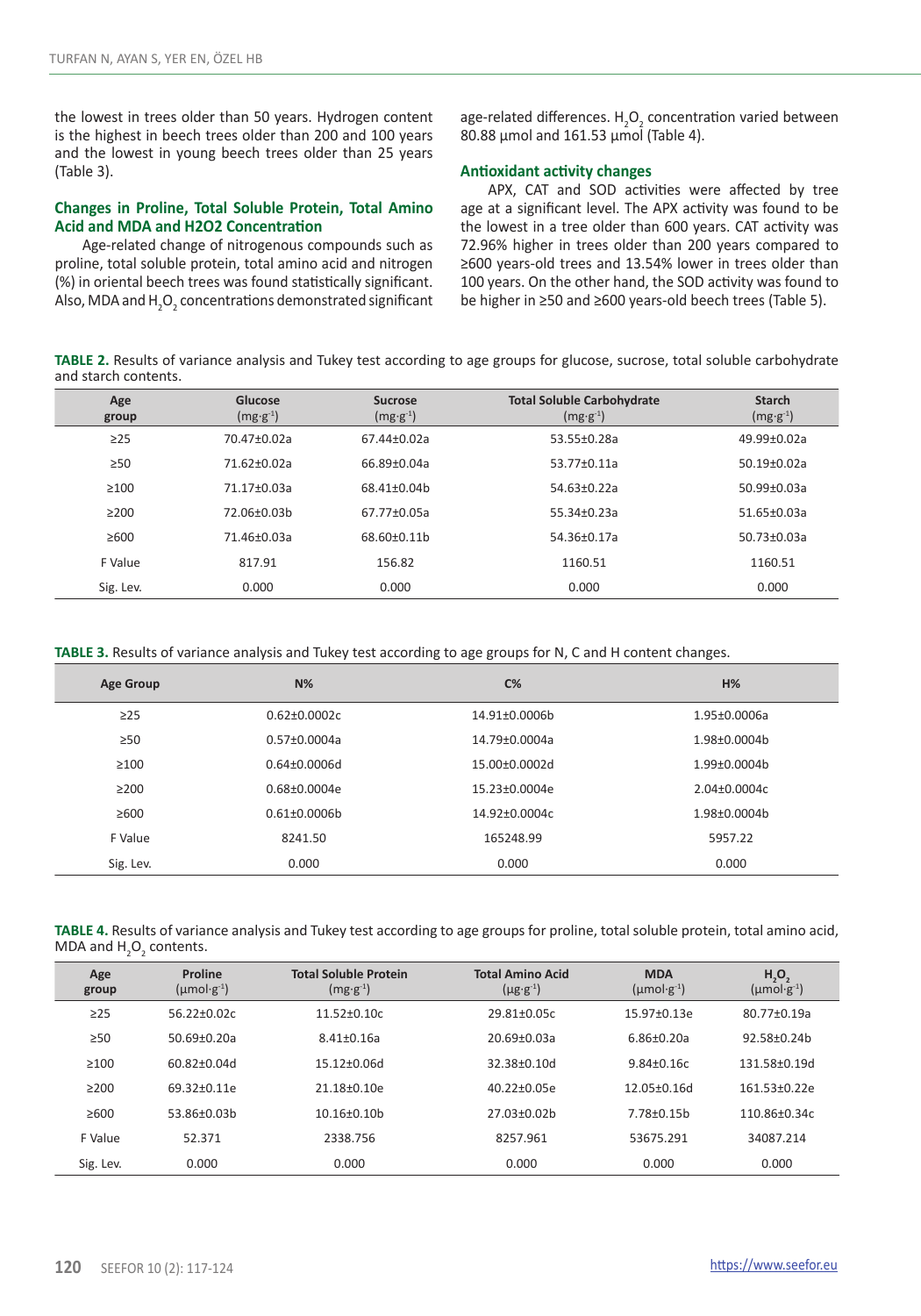| <b>Age Group</b> | <b>APX</b>       | <b>CAT</b>          | <b>SOD</b>      |
|------------------|------------------|---------------------|-----------------|
| $\geq$ 25        | $0.271 + 0.001h$ | $0.164 + 0.002c$    | 48.49+0.23b     |
| $\geq 50$        | 0.284±0.001d     | $0.168 \pm 0.001c$  | 56.53±0.08d     |
| $\geq 100$       | $0.289 + 0.001e$ | $0.133 \pm 0.002a$  | 51.26±0.13c     |
| >200             | $0.276 + 0.001c$ | $0.266 + 0.002d$    | $39.28 + 0.19a$ |
| >600             | $0.258 + 0.002a$ | $0.154 \pm 0.003 b$ | 55.5±0.19d      |
| F Value          | 26.531           | 2057.27             | 4358.07         |
| Sig. Lev.        | 0.000            | 0.000               | 0.000           |

**TABLE 5.** Results of variance analysis and Tukey test according to age groups for the amounts of APX, CAT and SOD activities.

# **DISCUSSION AND CONCLUSION**

Chlorophyll *a*, chlorophyll *b*, total chlorophyll and carotenoids are photoreceptors functioning in photosynthesis. While chlorophyll *a* molecule plays an important role in the transmission of electrons, chlorophyll *a* and carotenoids are also effective in protecting the chloroplast membranes from getting photo oxidative damage as well as absorbing the light [33]. In the study, the highest chlorophyll *a* and the lowest chlorophyll *b* content were determined in the youngest oriental beech tree. Total chlorophyll was low in young trees, while it was high in middle-aged, old and very old trees. Total carotenoid did not demonstrate a significant change between trees (Table 1).

These results were in accordance with the results of the study conducted on the age-related changes in photosynthetic activity and the pigment content. The photosynthetic pigment content in herbal tissues varied according to parameters such as leaf anatomy, morphology and growth status, age, height and volume of the tree as well as light, drought and soil characteristics [34, 35]. The fact that the leaves of the tree older than 25 years have high chlorophyll *b* and total chlorophyll content and have low chlorophyll *a* content was associated with light conditions.

In fact, chlorophyll *b* content was high in plants growing in low light conditions or in shaded areas [36], while chlorophyll *a* content was decreasing; chlorophyll *a* and *b* molecules transformed to each other depending on the light conditions. H<sub>2</sub>O<sub>2</sub> ratio increased in case the chlorophyll *b* content was high [37]. Contents of chlorophyll *b* and  $H_2O_2$  in aged trees also confirmed this result (Table 1, 4). Since carotenoids, which protect the chloroplast membranes with their antioxidant characteristics, were more stable compounds compared to the chlorophyll molecule, they did not show a significant change among the trees [33].

Carbon is the most abundant element found in all living systems. Researchers reported that 45% of the plants' dry weight was made of carbon, and that the plants obtained carbon through photosynthesis and respiratory reactions [6]. Apart from photosynthesis-fixed carbon being added in the structure of primary and secondary metabolites, it is also stored in pools in order to be used in the future [38]. C accumulation in plant tissues is closely related to the balance between photosynthesis and respiratory rate [39]. The C content in beech trees of different ages did not show significant changes (Table 3). Glucose, total carbohydrate

and starch contents are higher in trees older than 200 years, while sucrose content is higher in trees older than 600 years. Contrastingly, glucose, sucrose, total soluble carbohydrate and starch contents have at the lowest levels in the youngest beech trees (≥25) (Table 2). The fact that total carbon, total soluble carbohydrate and starch contents in beech trees of different age groups do not change significantly shows that the photosynthesis/respiration rate is equal during the day and that there is no problem in the distribution of assimilates and metabolites in trees [6].

Morphology, functions and biochemistry of cells, tissues and organs of the plants change during their developmental stages such as seedlings, juvenile, adult and senile stages [40]. Increase in tissue and organ deformation along with aging stimulates the accumulation of lipid peroxidation products such as MDA and ketonic compounds, and the ROS derivatives such as  $H_2O_2$  and SOD anions in plant cells and tissues [41]. However, the plants can destroy these compounds, which reduce the cellular activity and stimulate oxidative stress in plants, by means of APX, CAT, peroxidases and enzymatic compounds such as SOD, carotenoids, phenolic compounds and non-enzymatic compounds such as proline [42]. Within the scope of this study, MDA concentration was found to be the highest in the youngest beech tree, whereas  $H_2O_2$ concentration was low in young trees and high in middle-aged and mature trees (Table 4). Especially, the ≥100 years-old oriental beech tree has the highest  $H_2O_2$  content. According to the results obtained, it was concluded that MDA and  $H<sub>2</sub>O<sub>2</sub>$  concentrations of trees vary depending on genotype, environmental conditions, tree age and metabolic activities (Table 4). In the studies conducted, it was stated that MDA and H<sub>2</sub>O<sub>2</sub> concentrations in plants increased during processes such as tissue and organ development, tracheal differentiation and senescence [43]. Deteriorations in the lipid structure and increase in the cell MDA and ROS derivatives were determined to be formed through leaf development [44], through the formation of tracheal elements in the leaf [45], and through aging of tissue and organs [46]. In this study, the changes in  $H_2O_2$  concentration of oriental beech trees confirm this result. The fact that  $H_2O_2$  content in trees older than 600 years decreases compared to trees older than 200 and 100 years was associated with the fact that young trees have larger leaf area compared to the old ones, and the fact that transmission bundle areas decrease with body deformations of the tree [45]. In addition, secondary cell walls activities in the old trees also work with  $H_2O_2$  activity [46].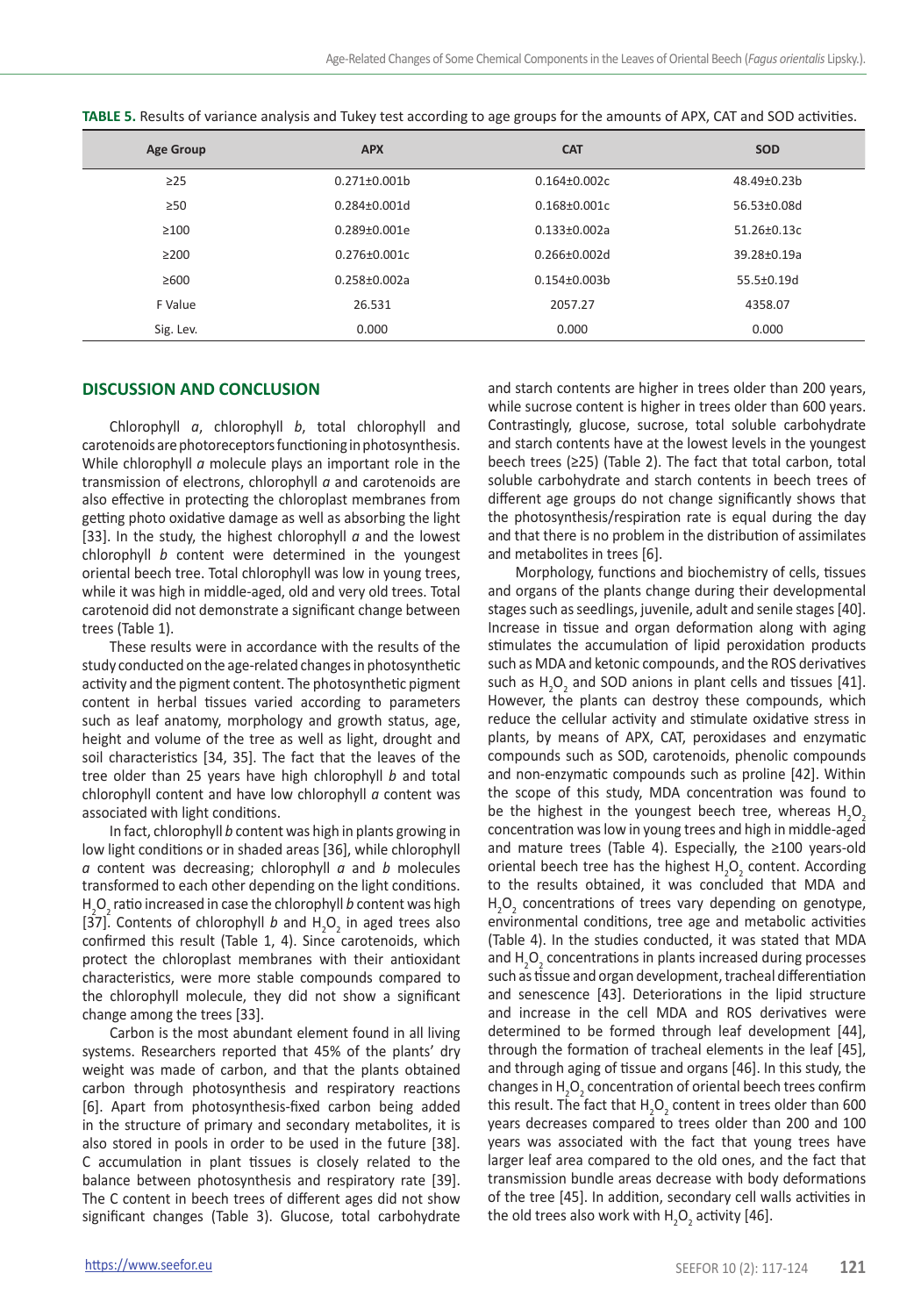In this study, APX has the lowest activity in the oldest (≥600) beech trees, while CAT has the lowest activity in beech trees older than 100 years. SOD has the lowest activity in beech trees older than 200 years. In spite of this, APX activity is the highest in beech trees older than 100 years, CAT is the highest in trees older than 200 years and SOD in trees older than 50 years (Table 4). Not many studies of age-related enzyme changes could be found in the literature. However, the fact that morphological, physiological and biochemical changes in the developmental stages of the tree, especially age-related senescence events, stimulate the membrane functions and structure as well as the ROS production necessitate the synthesis of antioxidant compounds [10, 11]. As a matter of fact, high  $H_2O_2$  damage in trees older than 200 years may be balanced with high CAT activities and with high APX activities in trees older than 200 years (Table 4) [47]. Both enzymes eliminate the impact of  $H_2O_2$ . In addition to this, high levels of SOD and APX activity in trees with low MDA content also refer to the inhibitory effects of these enzymes on lipid peroxidation [48].

Among the non-enzymatic compounds contributing in the elimination of ROS accumulation and lipid peroxidation damages, proline and total soluble proteins are particularly important [49]. In addition, phenolic compounds and flavonoids are also important non-enzymatic compounds affecting the growth and development of plants [50]. Besides, they play an important role in increasing tolerance to environmental changes through their functions such as cell wall activities, distribution of assimilates and osmotic regulation [51].

The highest proline, total soluble protein and total nitrogen contents of beech trees at different ages were detected in tree leaves older than 200 years. These compounds have the lowest values in beech trees older than 50 years (Table 5). The fact that proline and protein contents are the lowest in beech trees older than 50 and 600 years, where the nitrogen content is low, suggested that nitrogenous compounds were closely related to nitrogen available in tissues. The proline and protein contents in the tissues were related to the nitrogen pool [52].

As a matter of fact, this result arose due to the fact that the proline and protein values were the highest in oriental beech trees older than 200 years, which had also the highest N content. Furthermore, in a tree older than 100 years, where the total N content is the second highest, the aforementioned compounds are also the second highest (Table 3). In addition to this, the high content of chlorophyll pigments in these trees also indicates the adaptation to source/pool balancing [53]. Moreover, the high nitrogen content in trees older than 100 and 200 years may be a physiological response to the increase in hydrolytic resistance of these trees [54].  $H_2O_2$ -stimulated proline synthesis stimulated the wall resistance, thus increasing tolerance to stress in plants [55].

Phenolic compounds are secondary metabolite derivatives which are involved in physiological processes such as being the compounds of cell wall elements, regulating the wall elasticity and plasticity, and ensuring resistance to photoprotectant and pathogen attacks against the UV light [56]. The content of total phenolic compound is the highest in the oldest and youngest oriental beech trees, while it is the lowest in a tree older than 200 years. The flavonoid content did not demonstrate significant changes among the trees, but the highest flavonoid content was detected in a tree older than 200 years (Table 5). Total phenolic compounds and flavonoid values indicate that there are no significant changes to cause stress in the environment where the oriental beech trees grow [50].

Amino acid, proline, H, glucose, sucrose and total soluble carbohydrate contents in trees older than 100 and 200 years indicate that the respiratory activities are high [57]. In trees older than 600 years, glucose and sucrose contents coincide with pigment values. This result indicates that photosynthetic activity is more associated with leaf characteristics rather than the tree age. Many researchers state that the photosynthetic activity of the leaf changes depending on the developmental status of the leaf, the leaf's position on the plant and its light-receiving capacity [53-58].

# **REFERENCES**

- 1. KROMER S 1995 Respiration during photosynthesis. *Ann Rev Plant Physiol Plant Mol Biol* 46: 45-70. DOI: [https://doi.](https://doi.org/10.1146/annurev.pp.46.060195.000401) [org/10.1146/annurev.pp.46.060195.000401](https://doi.org/10.1146/annurev.pp.46.060195.000401)
- 2. PEICHL M, ARAIN MA 2006 Above and below ground ecosystem biomass and carbon pools in an age-sequence of temperate pine plantation forests. *Ag Forest Meteorol* 140: 51-63. DOI: <https://doi.org/10.1016/j.agrformet.2006.08.004>
- 3. BOND BJ 2000 Age-related changes in photosynthesis of woody plants. *Trends Plant Sci* 5 (8): 349-353. DOI: [https://doi.](https://doi.org/10.1016/S1360-1385(00)01691-5) [org/10.1016/S1360-1385\(00\)01691-5](https://doi.org/10.1016/S1360-1385(00)01691-5)
- 4. LOUIS J, MEYER S, MAUNOURY-DANGER F, FRESNEAU C, MEUDEC E, CEROVIC ZG 2009 Seasonally changes in optically assessed epidermal phenolic compounds and chlorophyll contents in leaves of sessile oak (*Quercus petraea*): towards signatures of phenological stage. *Functional Plant Biology* 36: 732-741. DOI: <https://doi.org/10.1071/FP09010>
- 5. KRESLAVSKI VD, LOS DA, ALLAKHVERDIEV SI, KUZNETSOV V 2012 Signalling role of reactive oxygen species in plants under stress. *Russ J Plant Physiol* 59: 141-154. DOI: [https://doi.](https://doi.org/10.1146/annurev-arplant-042817-040322) [org/10.1146/annurev-arplant-042817-040322](https://doi.org/10.1146/annurev-arplant-042817-040322)
- 6. DELUCIA EH, DRAKE JE, THOMAS RB, GONZALEZ-MELER M 2007 Forest carbon use efficiency: is respiration a constant fraction of gross primary production? *Glob Change Biol* 13:1157-1167. DOI:<https://doi.org/10.1111/j.1365-2486.2007.01365.x>
- 7. POETHIG R 2013 Vegetative phase change and shoot maturation in plants. *[Curr Top Dev Biol](https://www.ncbi.nlm.nih.gov/pubmed/23962841)* 105: 125-152. DOI: [https://doi.](https://doi.org/10.1016/B978-0-12-396968-2.00005-1) [org/10.1016/B978-0-12-396968-2.00005-1](https://doi.org/10.1016/B978-0-12-396968-2.00005-1)
- 8. LIM OP, NAM GH 2007 Aging and senescence of the leaf organ. *J of Plant Biol* 50 (3): 291-300. DOI: [https://doi.org/10.1007/](https://doi.org/10.1007/BF03030657) [BF03030657](https://doi.org/10.1007/BF03030657)
- 9. RYAN MG, YODER BJ 1997 Hydraulic limits to tree height and tree growth. *BioScience* 47: 235-242. DOI: [https://doi.](https://doi.org/10.2307/1313077) [org/10.2307/1313077](https://doi.org/10.2307/1313077)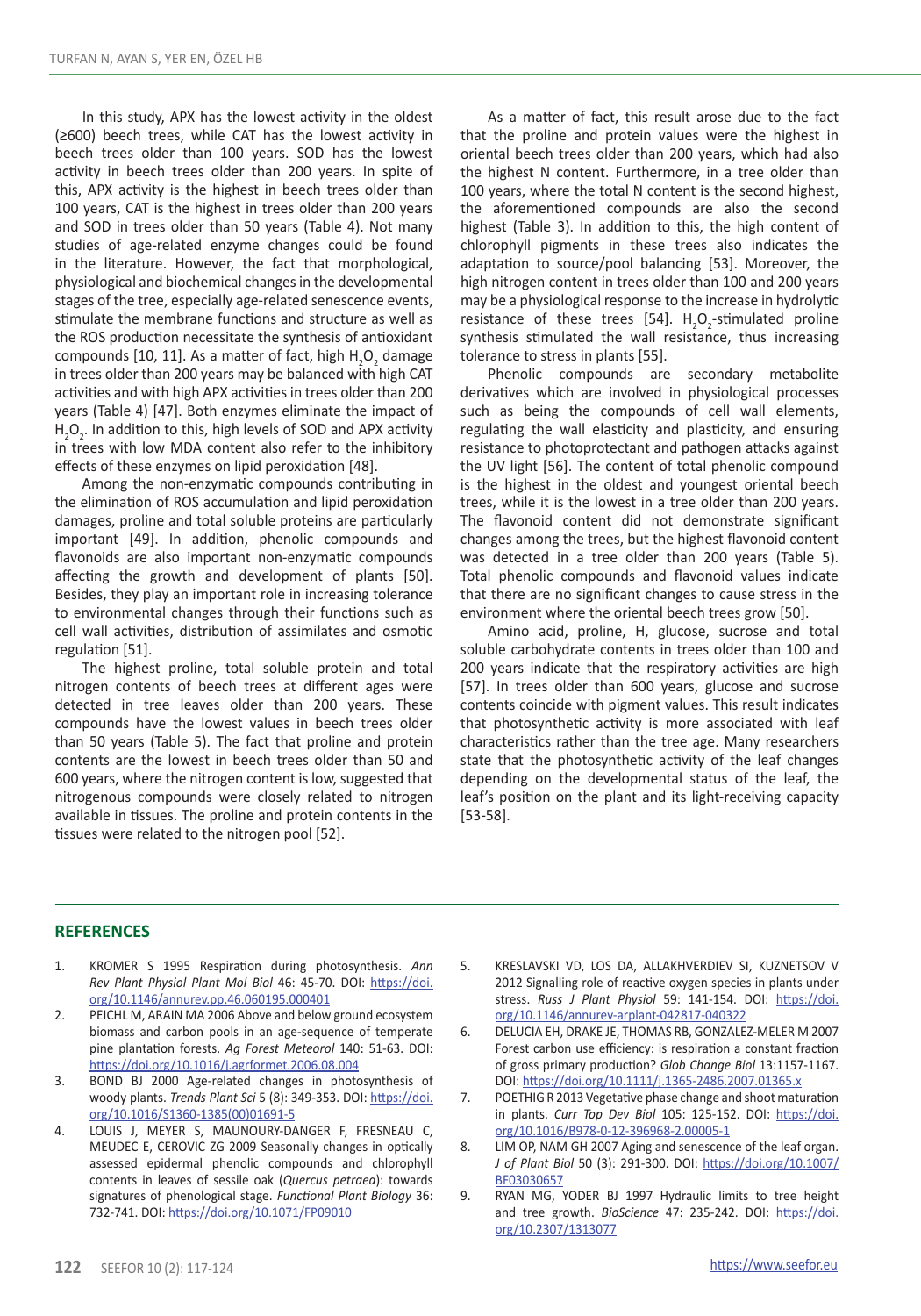- 10. CASWELL H, SALGUERO-GÓMEZ R 2013 Age, stage and senescence in plants. *J Ecol* 101: 585-595. DOI: [https://doi.](https://doi.org/10.1111/1365-2745.12088) [org/10.1111/1365-2745.12088](https://doi.org/10.1111/1365-2745.12088)
- 11. THOMAS H 2013 Senescence, ageing and death of the whole plant. *New Phytol* 197: 696-711. DOI: [https://doi.org/10.1111/](https://doi.org/10.1111/nph.12047) [nph.12047](https://doi.org/10.1111/nph.12047)
- 12. BETTINGER P, CHUNG W 2004 The key literature of, and trends in, forest-level management planning in North America, 1950- 2001. *Int For Rev* 6 (1): 40-50. DOI: [https://doi.org/10.1505/](https://doi.org/10.1505/ifor.6.1.40.32061) [ifor.6.1.40.32061](https://doi.org/10.1505/ifor.6.1.40.32061)
- 13. BURKHART HE 1995 Modelling forest growth. Encyclopedia of Environmental Biology, 2: 535-543. DOI: [https://doi.](https://doi.org/10.1007/978-90-481-3170-9) [org/10.1007/978-90-481-3170-9](https://doi.org/10.1007/978-90-481-3170-9)
- 14. ANONYMOUS 2006 Forest presence. Ministry of Environment and Forestry, General Directorate of Forestry, Ankara, Turkey, 152 p
- 15. TUNCTANER K, OZEL HB 2008 Regeneration problems of oriental beech (*Fagus orientalis* Lipsky.) forests in Western Black Sea Region. *Journal of Bartın Forestry Faculty* 10 (13): 57-65
- 16. ÖZEL HB 2007 Stand structures and the factors affecting the success of group natural regeneration practices in Bartın and Devrek Oriental beech (*Fagus orientalis* Lipsky.) forests. PhD Thesis, Zonguldak Karaelmas Üniversitesi, Fen Bilimleri Enstitüsü, Bartın, Turkey, 272 p
- 17. ODABAŞI T, BOZKUS HF, CALISKAN A 2004 Silviculture Technique. Istanbul University, Faculty of Forestry, IU Publication Nu: 4459, FF Publication Nu: 475, Istanbul, Turkey, 314 p
- 18. SUMANGALA HP, ASWATH C, LAXMAN RH, NAMRATHA MR 2018 Evaluation of air pollution tolerance index (ATPI) of selected ornamental tree species of Bengaluru, India. *Int J Pure App Biosci* 6 (3): 366-373. DOI: [http://dx.doi.org/10.18782/2320-](http://dx.doi.org/10.18782/2320-7051.6382) [7051.6382](http://dx.doi.org/10.18782/2320-7051.6382)
- 19. LICHTENTHALER H, WELLBURN AR 1985 Determinations of total carotenoids and chlorophylls a and b of leaf extracts in different solvents. *Biochem Soc T* 11 (5): 591-592. DOI: [https://](https://doi.org/10.1042/bst0110591) [doi.org/10.1042/bst0110591](https://doi.org/10.1042/bst0110591)
- 20. WITHAM, FH, DF BLAYDES, RM DEVLIN 1971 Experiments in plant physiology. Nostrand Reinhold Co., New York, USA, 245 p. URL:<https://lib.ugent.be/catalog/rug01:001190680>
- 21. ARNON DI 1949 Copper enzymes in isolated chloroplasts. Polyphenol oxidase in *Beta vulgaris*. *Plant Physiol* 24: 1-15. DOI: <https://doi.org/10.1104/pp.24.1.1>
- 22. LICHTENTHALLER HK 1987 Chlorophylls and carotenoids, pigments of photosynthetic biomembranes. *Method Enzym* 148: 350-382. DOI: [https://doi.org/10.1016/0076-](https://doi.org/10.1016/0076-6879(87)48036-1) [6879\(87\)48036-1](https://doi.org/10.1016/0076-6879(87)48036-1)
- 23. BATES L, WALDERN RP, TEARE ID 1973 Rapid determination of free proline for water-stress studies. *Plant Soil* 39: 205-207. DOI: <https://doi.org/10.1007/BF00018060>
- 24. BRADFORD MMA 1976 Rapid sensitive method for the quantitation of micro program quantities of protein utilizing the principle of protein-dye binding. *Anal Biochem* 72: 248-254. DOI: <https://doi.org/10.1006/abio.1976.9999>
- 25. LUTTS S, KINET JM, BOUHARMONT J 1996 NaCl-induced senescence in leaves of rice (*Oryza sativa* L.) cultivars differing in salinity resistance. *Ann Bot-London* 78: 389- 398. DOI: <https://doi.org/10.1006/anbo.1996.0134>
- 26. VELIKOVA V, YORDANOV I, EDRAVA A 2000 Oxidative stress and some antioxidant systems in acid rain-treated bean plants. *Plant Sci* 151: 59-66. DOI: [https://doi.org/10.1016/S0168-](https://doi.org/10.1016/S0168-9452(99)00197-1) [9452\(99\)00197-1](https://doi.org/10.1016/S0168-9452(99)00197-1)
- 27. PEARSON D, MELON H, RONALD S 1976 Chemical analysis of food. 8<sup>th</sup> edition, Churchill Livingstone, pp 5-63. DOI: [https://](https://doi.org/10.4236/jep.2014.513122 3,924) [doi.org/10.4236/jep.2014.513122 3,924](https://doi.org/10.4236/jep.2014.513122 3,924)
- 28. SINGLETON VL, ORTHOFER R, LAMUELA-RAVENTÓS RM 1999 Analysis of total phenols and other oxidation substrates and antioxidants by means of Folin-Ciocalteu reagent. *Method Enzym* 299: 152-178. DOI: [https://doi.org/10.1016/S0076-](https://doi.org/10.1016/S0076-6879(99)99017-1) [6879\(99\)99017-1](https://doi.org/10.1016/S0076-6879(99)99017-1)
- 29. KUMARAN A, KARUNAKARAN RJ 2006 Antioxidant and free radical scavenging activity of an aqueous extract of *Coleus aromaticus*. *Food Chem* 97: 109-114. DOI: [https://doi.](https://doi.org/10.1016/j.foodchem.2005.03.032) [org/10.1016/j.foodchem.2005.03.032](https://doi.org/10.1016/j.foodchem.2005.03.032)
- 30. NAKANO Y, ASADA K 1981 Hydrogen peroxide is scavenged by ascorbate-spesific peroxidase in spinach chloroplasts. *Plant Cell Physiol* 22 (5): 867-880. DOI: [https://doi.org/10.1093/](https://doi.org/10.1093/oxfordjournals.pcp.a076232) [oxfordjournals.pcp.a076232](https://doi.org/10.1093/oxfordjournals.pcp.a076232)
- 31. BERGMEYER HU 1975 Methods of Enzymatic Analysis. Academic Press, New York, USA. DOI: [https://doi.org/10.1002/](https://doi.org/10.1002/star.19630150713) [star.19630150713](https://doi.org/10.1002/star.19630150713)
- 32. CAKMAK I, MARSCHNER H 1992 Magnesium deficiency and highlight intensity enhance activities of superoxide dismutase, ascorbate peroxidase and glutathione reductase in bean leaves. *Plant Physiol* 98: 1222-1226. DOI: [https://doi.org/10.1104/](https://doi.org/10.1104/pp.98.4.1222) [pp.98.4.1222](https://doi.org/10.1104/pp.98.4.1222)
- 33. ANDERSSON B, BARBER J 1996 Mechanisms of photodamage and protein degradation during photoinhibition of photosystem II. *In*: Baker NR (*eds*) Photosynthesis and the Environment. Advances in Photosynthesis and Respiration, vol 5. Springer, Dordrecht. DOI: [https://doi.org/10.1007/0-](https://doi.org/10.1007/0-306-48135-9_4) [306-48135-9\\_4](https://doi.org/10.1007/0-306-48135-9_4)
- 34. POORTER H, NIINEMETS U, POORTER L, WRIGHT IJ, VILLAR R 2009 Causes and on sequence of variation in leaf mass per area (LMA): a meta-analysis. *New Phytol* 182: 565-588. DOI: [https://](https://doi.org/10.1111/j.1469-8137.2009.02830.x) [doi.org/10.1111/j.1469-8137.2009.02830.x](https://doi.org/10.1111/j.1469-8137.2009.02830.x)
- 35. ENGLAND JR, ATTIWILL PM 2006 Changes in leaf morphology and anatomy with tree age and height in the broad leaved evergreen species, *Eucalyptus regnans* F. Muell. *Trees* 20: 79- 90. DOI: <https://doi.org/10.1007/s00468-005-0015-5>
- 36. HORIE Y, ITO H, KUSABA M, TANAKA R, TANAKA A 2009 Participation of chlorophyll b reductase in the initial step of the degradation of light harvesting chlorophyll a/b-protein complexes in *Arabidopsis*. *J Biol Chem* 284: 17449-17456. DOI: <https://doi.org/10.1074/jbc.M109.008912>
- 37. SAKURABA Y, TANAKA A, YOKONO M, AKIMOTO S, TANAKA R 2010 Deregulated Chlorophyll b Synthesis Reduces the Energy Transfer Rate between Photosynthetic Pigments and Induces Photo damage in *Arabidopsis thaliana*. *Plant Cell Physiol* 51 (6): 1055-1065. DOI:<https://doi.org/10.1093/pcp/pcq050>
- 38. LEMOINE R, LACAMERA S, ATANASSOVA R, DÉDALDÉCHAMP F, ALLARIO T, POURTAU N, BONNEMAIN JL, LALOI M, COUTOS-THÉVENOT P, MAUROUSSET L, FAUCHER M, GIROUSSE C, LEMONNIER P, PARRILLA J, DURAND M 2013 Source-to-sink transport of sugar and regulation by environmental factors. *Front Plant Sci* 4 (272): 1-20. DOI: [https://doi.org/10.3389/](https://doi.org/10.3389/fpls.2013.00272) [fpls.2013.00272](https://doi.org/10.3389/fpls.2013.00272)
- 39. DAMESIN C 2003 Respiration and photosynthesis characteristics of current-year stems of *Fagus sylvatica*: from the seasonal pattern to an annual balance. *New Phytol* 158: 465-475. DOI: <https://doi.org/10.1046/j.1469-8137.2003.00756.x>
- 40. HACKETT WP 1985 Juvenility, maturation and rejuvenation in woody plants. *Hort Rev* 7: 109-155. DOI: [https://doi.](https://doi.org/10.1002/9781118060735.ch3) [org/10.1002/9781118060735.ch3](https://doi.org/10.1002/9781118060735.ch3)
- 41. KOUSSEVITZKY S, NOTT A, MOCKLER TC, HONG F, SACHETTO-MARTINS G, SURPIN M, LIM IJ, MITTLER R, CHORY J 2007 Signals from chloroplasts converge to regulate nuclear gene expression. *Science* 316: 715-719. DOI: [https://doi.](https://doi.org/10.1126/science.1140516) [org/10.1126/science.1140516](https://doi.org/10.1126/science.1140516)
- 42. SZABADOS L, SAVOURE A 2009 Proline: A multifunctional amino acid. *Trends Plant Sci* 2: 89-97. DOI: [https://doi.org/10.1016/j.](https://doi.org/10.1016/j.tplants.2009.11.009) [tplants.2009.11.009](https://doi.org/10.1016/j.tplants.2009.11.009)
- 43. [STEFFENS B](https://www.ncbi.nlm.nih.gov/pubmed/?term=Steffens B%5BAuthor%5D&cauthor=true&cauthor_uid=22904148), [KOVALEV A](https://www.ncbi.nlm.nih.gov/pubmed/?term=Kovalev A%5BAuthor%5D&cauthor=true&cauthor_uid=22904148), [GORB SN](https://www.ncbi.nlm.nih.gov/pubmed/?term=Gorb SN%5BAuthor%5D&cauthor=true&cauthor_uid=22904148), [SAUTER M](https://www.ncbi.nlm.nih.gov/pubmed/?term=Sauter M%5BAuthor%5D&cauthor=true&cauthor_uid=22904148) 2012 Emerging roots alter epidermal cell fate through mechanical and reactive oxygen species signalling. *[Plan Cell](https://www.ncbi.nlm.nih.gov/pubmed/22904148)* 24 (8): 3296-3306. DOI: <https://doi.org/10.1105/tpc.112.101790>
- 44. SINHA N 1999 Leaf development in angiosperms. *Annu Rev Plant Physiol Plant Mol Biol* 50: 419-446. DOI: [https://doi.](https://doi.org/10.1146/annurev.arplant.50.1.419) [org/10.1146/annurev.arplant.50.1.419](https://doi.org/10.1146/annurev.arplant.50.1.419)